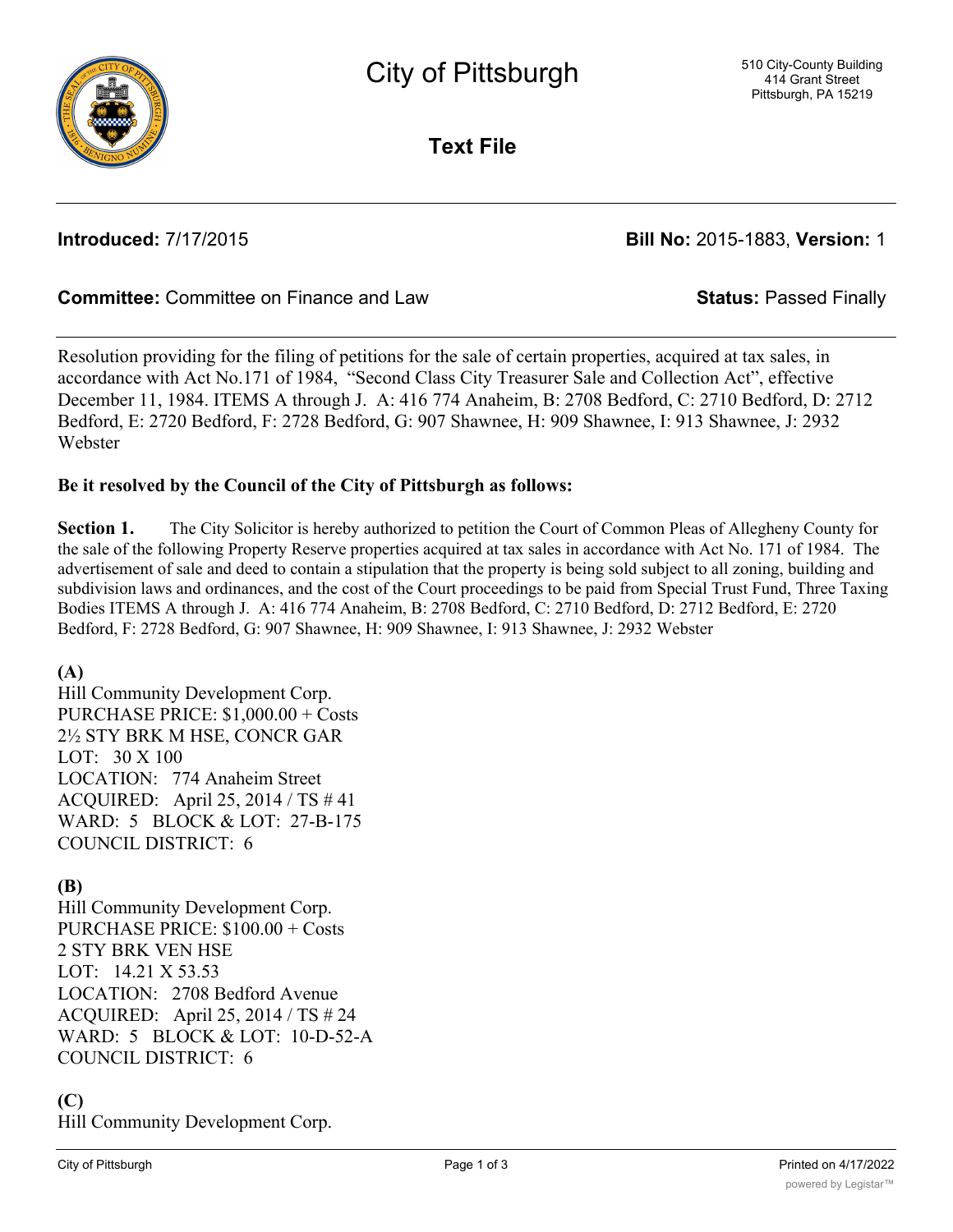## **Introduced:** 7/17/2015 **Bill No:** 2015-1883, **Version:** 1

**Committee:** Committee on Finance and Law **Status:** Passed Finally

PURCHASE PRICE: \$100.00 + Costs 2 STY BRK VEN HSE LOT: 14.22 X 53.53 LOCATION: 2710 Bedford Avenue ACQUIRED: April 25, 2014 / TS # 25 WARD: 5 BLOCK & LOT: 10-D-53 COUNCIL DISTRICT: 6

## **(D)**

Hill Community Development Corp. PURCHASE PRICE: \$1,000.00 + Costs 2 STY BRK VEN HSE LOT: 13.97 X 53.53 LOCATION: 2712 Bedford Avenue ACQUIRED: April 25, 2014 / TS # 26 WARD: 5 BLOCK & LOT: 10-D-53-A COUNCIL DISTRICT: 6

# **(E)**

Hill Community Development Corp. PURCHASE PRICE: \$1,000.00 + Costs 2 STY BRK HSE LOT: 14.15 X 53.53 LOCATION: 2720 Bedford Avenue ACQUIRED: April 25, 2014 / TS # 27 WARD: 5 BLOCK & LOT: 10-D-57 COUNCIL DISTRICT: 6

## **(F)**

Hill Community Development Corp. PURCHASE PRICE: \$1,000.00 + Costs 2 STY BRK VEN HSE LOT: 15.60 X 53.53 LOCATION: 2728 Bedford Avenue ACQUIRED: April 25, 2014 / TS # 28 WARD: 5 BLOCK & LOT: 10-D-59-A COUNCIL DISTRICT: 6

## **(G)**

Hill Community Development Corp. PURCHASE PRICE: \$1,000.00 + Costs 2 STY BRK HSE LOT: 16.42 X 73